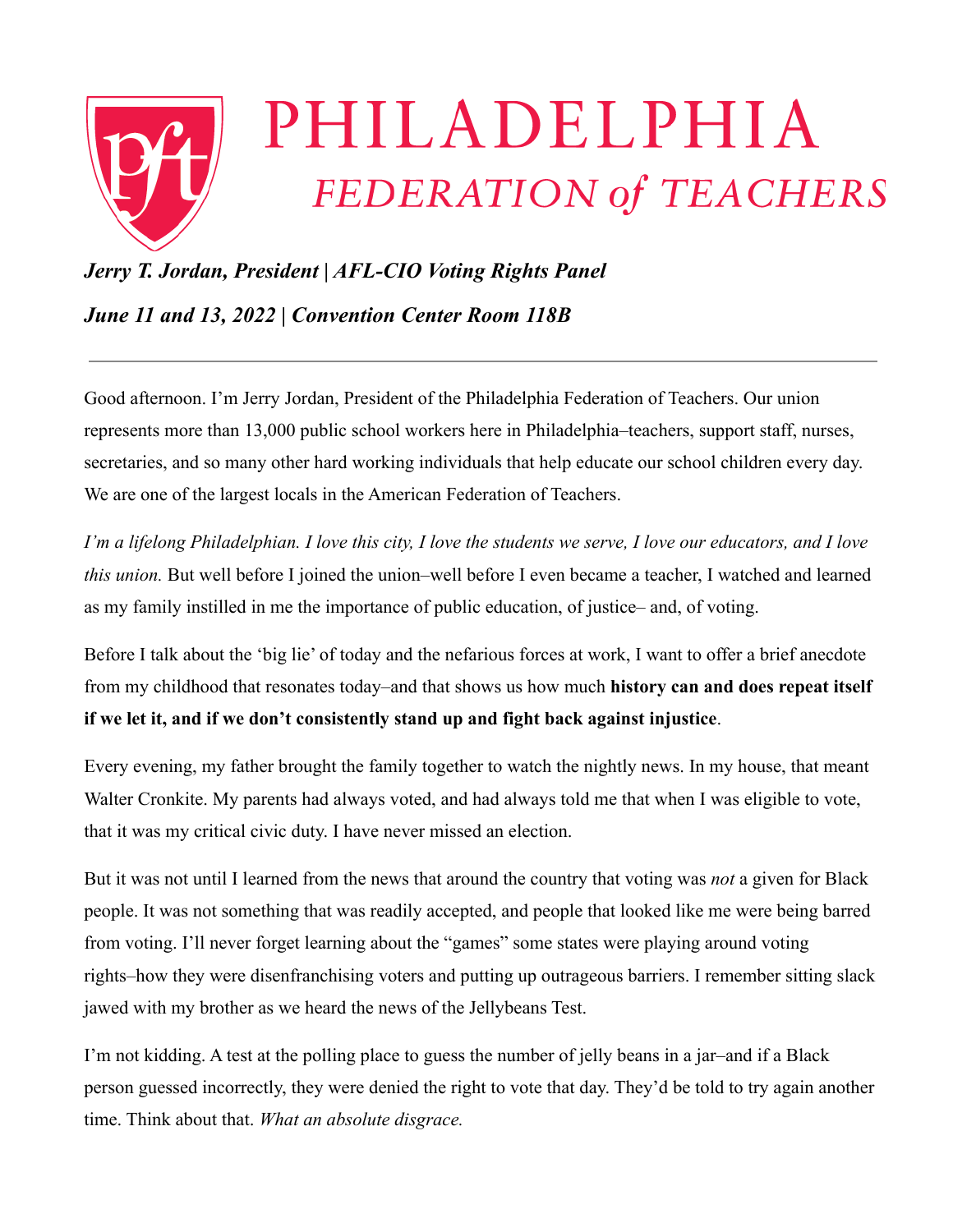Growing up in Philadelphia, I have always felt that my right to vote has been safeguarded. But, *I have grown up knowing that has not been the case for all Black people.* And it's still not the case today– and I would argue that we are, in fact, losing ground.

Perhaps we are not seeing the racist 'jelly bean test,' but *we are seeing deeply racist efforts to disenfranchise Black and brown voters across this nation.*

Right here in Pennsylvania, Republican lawmakers are twisting themselves into knots trying to come up with loopholes, exemptions, and regulations that make it harder, not easier, for us to maintain a democracy. Here's just one example: in 2019, Act 77, which permitted mail-in voting in Pennsylvania was enacted. It was a bipartisan bill that was able to pass despite a Republican majority in the state legislature. But now, Republican extremists are attacking the law and seeking to upend it.

Why? **Because it's having the effect of making it easier to vote.** And making it easier to vote means a more democratic society. A society that is more reflective of the will of the people. So, a group of right wing extremists are seeking to do everything in their power to upend it. In fact, their fight is now in the state supreme court. Let me just share one recent [NPR headline about what's unfolding:](https://www.npr.org/2022/05/16/1096943765/some-pennsylvania-lawmakers-who-helped-pass-mail-in-voting-law-now-want-it-throw) *"A mail-in voting law is under attack by Pennsylvania GOP lawmakers who passed it."* That headline really tells the whole story.

So let's look at what unfolded in the wake of the 2020 election here in Pennsylvania. Republicans here in Pennsylvania were screaming about the "big lie." And their screaming quickly devolved into organized efforts to actually overthrow the government and overturn an election. And further devolved on January 6th into an insurrection. And you know who was right there, spreading these lies, trying to overturn the government, engaged in a racist attack on the US Capitol?

Pennsylvania's State Senator **Doug Mastriano.** Not only was he there at the Capitol on January 6th, but he funded buses to bring Pennsylvanians to the Insurrection. Did his conspiracies and violent behavior cost him politically? Well, he is now Pennsylvania's Republican candidate for Governor. *So, you tell me.*

And by the way, Doug Mastriano continues to peddle this insanity on so many levels. In his acceptance speech after winning the primary election on May 17th, he took to the stage and immediately launched into an outright attack on labor unions, on public education, as well as spewing transphobic remarks and making bogus claims about so-called freedom.